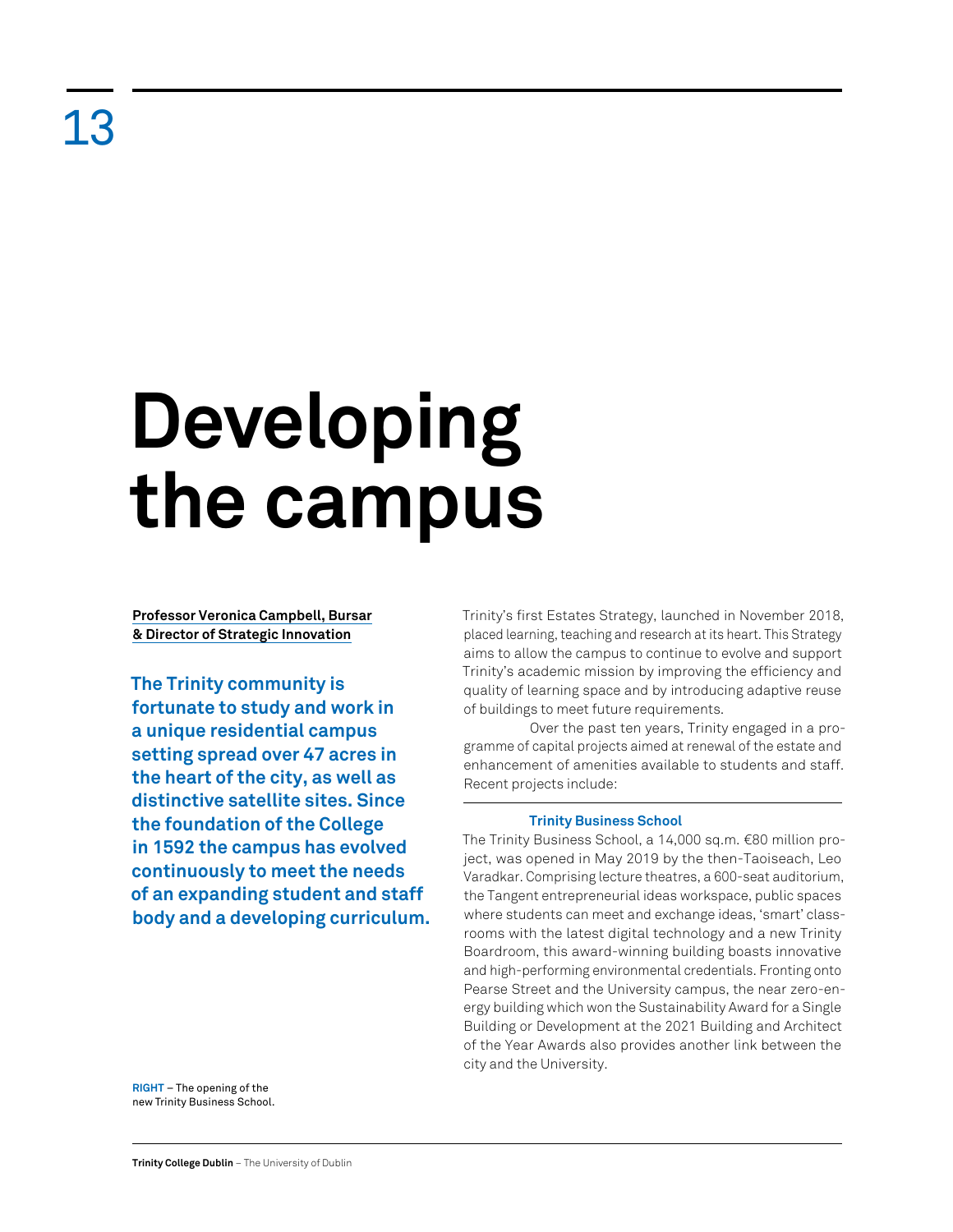$\rightarrow$  The Trinity Business School, a 14,000 sq.m. €80 million project, was opened in May 2019 by the then-Taoiseach, Leo Varadkar. This award-winning building boasts innovative and high-performing environmental credentials.

**Retrospective Review** 2011–21 100 | 101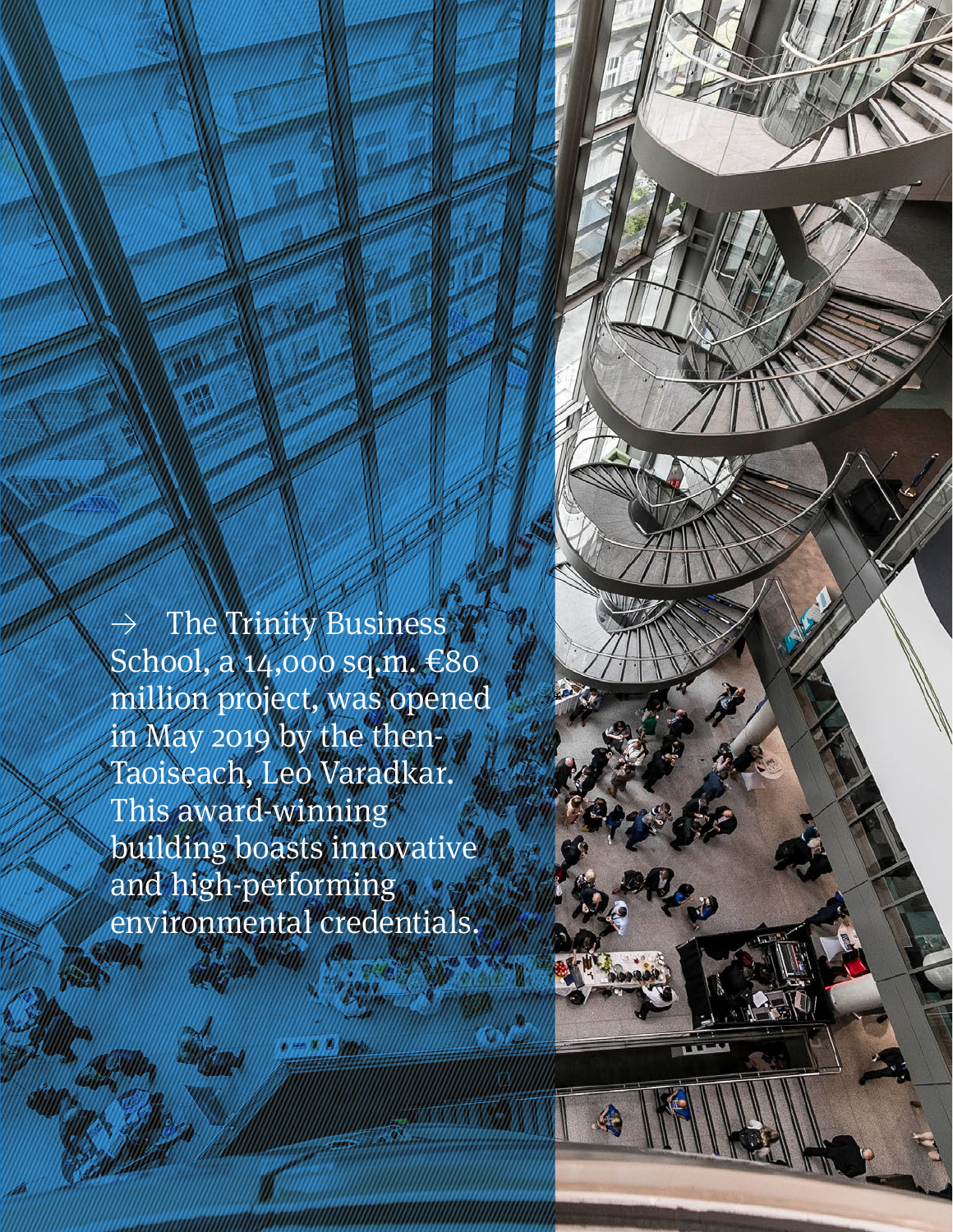

## **Printing House Square**

Trinity's new 250-bedroom student accommodation building on Pearse Street is due for completion in 2021 following a pause on the building works due to Covid-19 restrictions. The building will also have student services space, a new Health Unit and sports facilities, confirming Trinity's commitment to being a residential college with the best student supports we can provide.

### **Arts Building refresh**

The 1978 Arts Building received a two-phase refresh over the summers of 2018 and 2019, adding new furniture, wayfinding signage, increased openness and light in the floor plan layouts, lively new interior designs for student collaboration and a replanted rooftop garden for staff and student use.

### **Old Library Redevelopment Project**

The funding is now in place for a major restoration of the 1712 Old Library building, home to the magnificent Long Room and priceless manuscripts including the Book of Kells. The government has announced €25 million in funding for the project, which received planning permission in 2020. Award-winning architects Heneghan Peng are leading the project, focusing on conservation of the Old Library and its unique collections, as well as the creation of a Research Collections Study Centre that will improve access to academics and members of the public.

### **Other projects**

Refurbishments to the Nassau Street entrance and to Regent House took place to improve the staff, student and visitor experience. A new lift has brought Regent House back into full use for the college community. The octagonal space at Front Arch was refreshed with new noticeboards, renovated stonework, and painting of the vaulted ceiling, and a cobbling to replace tarmac has improved the public realm at Front Gate. Outdoor sports facilities have been enhanced by the provision of additional all-weather sports facilities at Santry and the Iveagh Grounds twenty-five-acre site on the Crumlin Road, were purchased considerably enhancing the assets for sporting activity.

A major refurbishment of 'Stack B' – a building adjacent to CHQ in Georges Dock and purchased by College in 2020– for the Electronic & Electrical Engineering department and the Graphics Vision and Visualisation (GV2) and Signal Processing Media Applications (SigMedia) research groups is complete. This move to the north Liffey Quays, into a modern collaborative space, brings together these cognate groups to create the Trinity Centre for Creative Technologies & Media Engineering (CHIME).

Other projects include the redecoration of the Public Theatre, the installation of lights in Fellows Square, the refurbishment of the gym, the creation of innovative new space for the Global Brain Health Institute in the Lloyd Building,